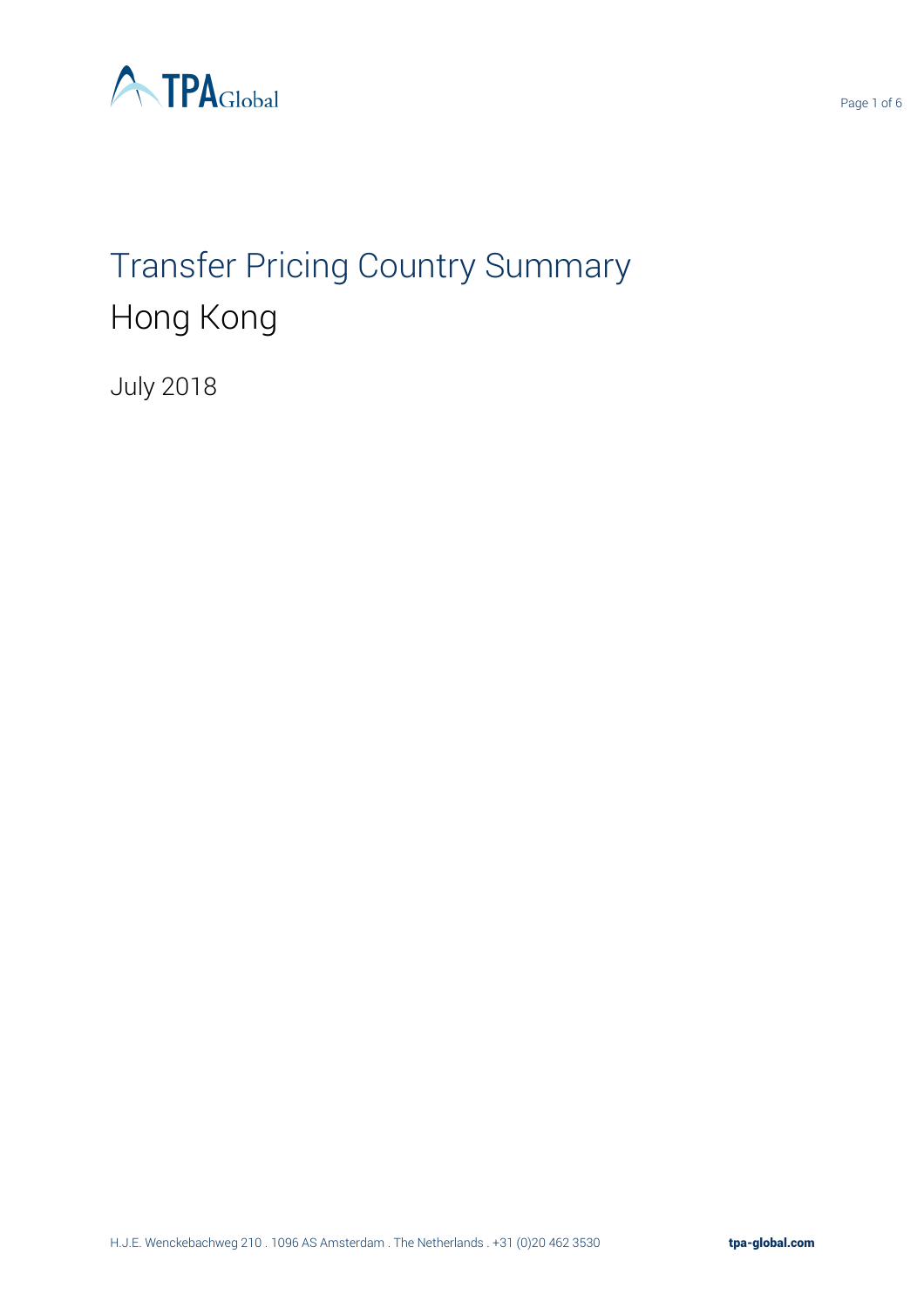

# Legislation

## Existence of Transfer Pricing Laws/Guidelines

The legal framework for transfer pricing includes:

- On December 29, 2017 a draft bill to implement key actions arising from the OECD BEPS agenda was gazetted ( Inland Revenue (amendment) No. 6 Bill, 2017). The rules will be applicable for tax years of assessment commencing on April 1, 2018 ;
- Departmental Interpretation and Practice Note No. 46 (DIPN 46) issued in December 2009, provides the Inland Revenue Department (IRD) views and practices on methodologies of transfer pricing and related issues;
- Departmental Interpretation and Practice Note No. 45 (DIPN 45), issued in April 2009, deals with double taxation relief due to transfer pricing or profit re-allocation adjustments;
- Departmental Interpretation and Practice Note No. 48 (DIPN 48), issued in March 2012, provides guidance for enterprises seeking an Advance Pricing Arrangement (APA).

## Definition of Related Party

There is no statutory definition of the term "related party" in the IRO. In DIPN 46, "associated enterprises" is defined as being two enterprises where one of them meets the conditions under Article 9(1) of the OECD Model Tax Convention on income and on Capital which is read as follows:

(a) an enterprise of a Contracting State participates directly or indirectly in the management, control or capital of an enterprise of the other Contracting State; or

(b) the same persons participate directly or indirectly in the management, control or capital of an enterprise of a Contracting State and an enterprise of the other Contracting State, and in either case conditions are made or imposed between the two enterprises in their commercial or financial relations which differ from those which would be made between independent enterprises, then any profits which would, but for those conditions, have accrued to one of the enterprises, but, by reason of those conditions, have not so accrued, may be included in the profits of that enterprise and taxed accordingly.

## Transfer Pricing Scrutiny

In a query or audit situation, the IRD is likely to request a copy of the taxpayer's transfer pricing policy and documentation showing compliance with the arm's length principle in support of the taxpayer's transfer pricing arrangements. The IRD will expect local input from the taxpayer. A globally prepared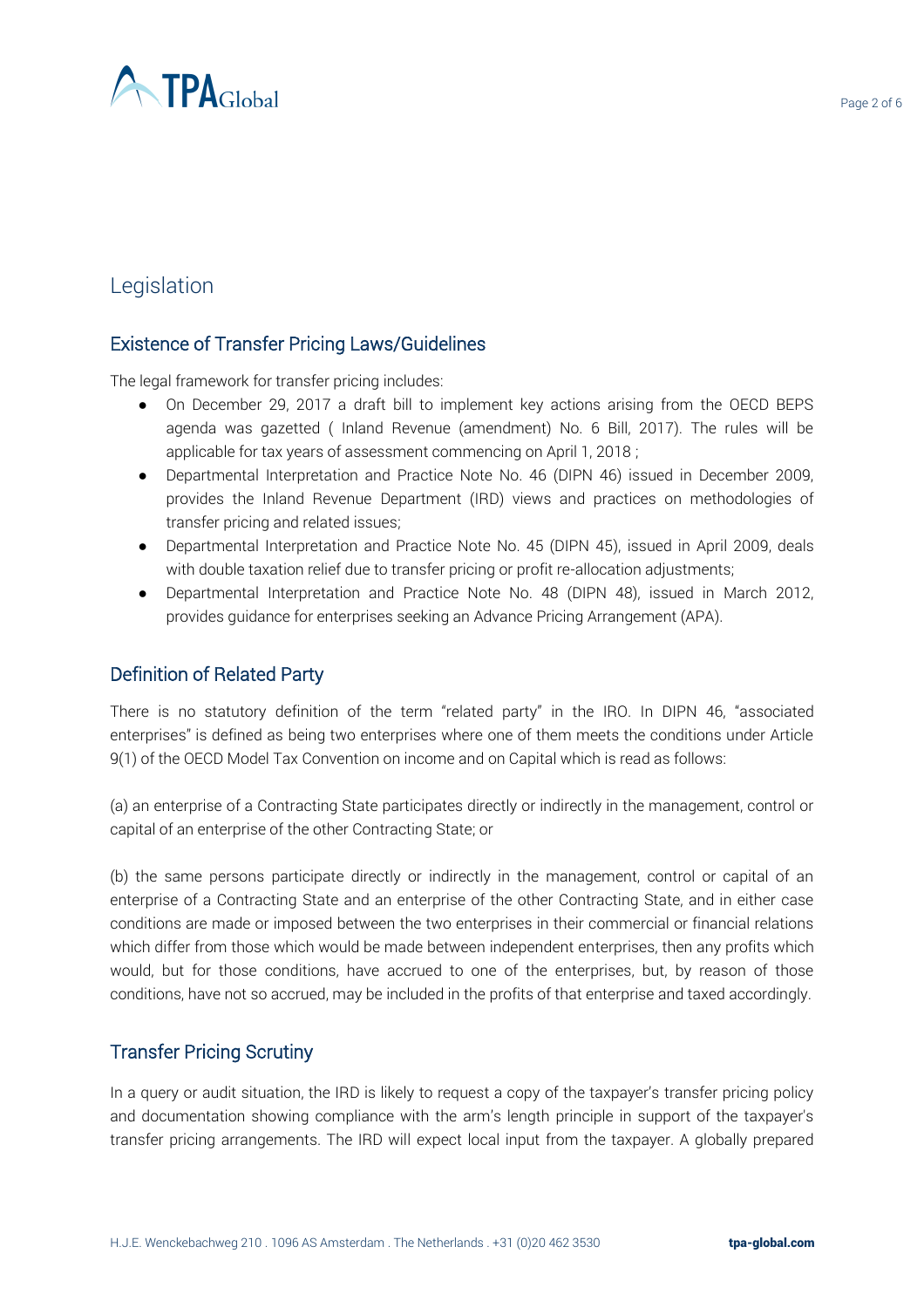

transfer pricing report without any localization or consideration from a Hong Kong perspective is unlikely to be sufficient by itself.

Transactions and situations that may arouse the IRD's interest in transfer pricing may include (but are not limited to):

- Significant related party transactions, especially payments of services fees or royalties;
- Volatility in profit levels, especially where there are losses for the Hong Kong taxpayer;
- Related party transactions with "tax haven" jurisdictions;
- Group structures resulting in double non-taxation (e.g. offshore regimes).

#### Transfer Pricing Penalties

No specific transfer pricing penalties currently exist, however, the Consultation Paper proposes to enforce the new TP documentation requirements by introducing penalty provisions in the IRO.

#### TP adjustments

General penalty provisions under Part XIV of the IRO provide for maximum penalties of HKD 10,000 plus 300% of the tax undercharged. If the taxpayer wilfully intended to evade tax, they are subject to a fine of HKD 50,000, penalties of up to 300% of underpaid tax and 3-year imprisonment.

#### Master file and local file

The Consultation Paper proposes that if a taxpayer does not comply with the requirements relating to the master file and the local file without any reasonable excuse, the proposed penalty upon conviction is a fine at level 6 (HKD 100,000 at present).

#### CbC-reporting

The Consultation Paper proposes that if a taxpayer does not submit CbC reports without any reasonable excuse, the proposed penalty is a fine at level 6 (HKD 100,000 at present). In case of a continuing offence after conviction for failure to comply, a further fine of HKD 500 will be imposed for each day of the offence.

## Advance Pricing Agreement (APA)

Bilateral and multilateral APAs are available. Unilateral accords are allowed rarely. The IRD may consider a unilateral APA application when:

- the double taxation agreement (DTA) partner in a bilateral APA application process does not wish to participate in or continue the process;
- the IRD is unable to reach agreement with the DTA partner; or
- a state with which Hong Kong does not have a DTA is prepared to give a unilateral APA regarding transactions that are integrally linked to the controlled transactions covered by the Hong Kong bilateral or multilateral APA.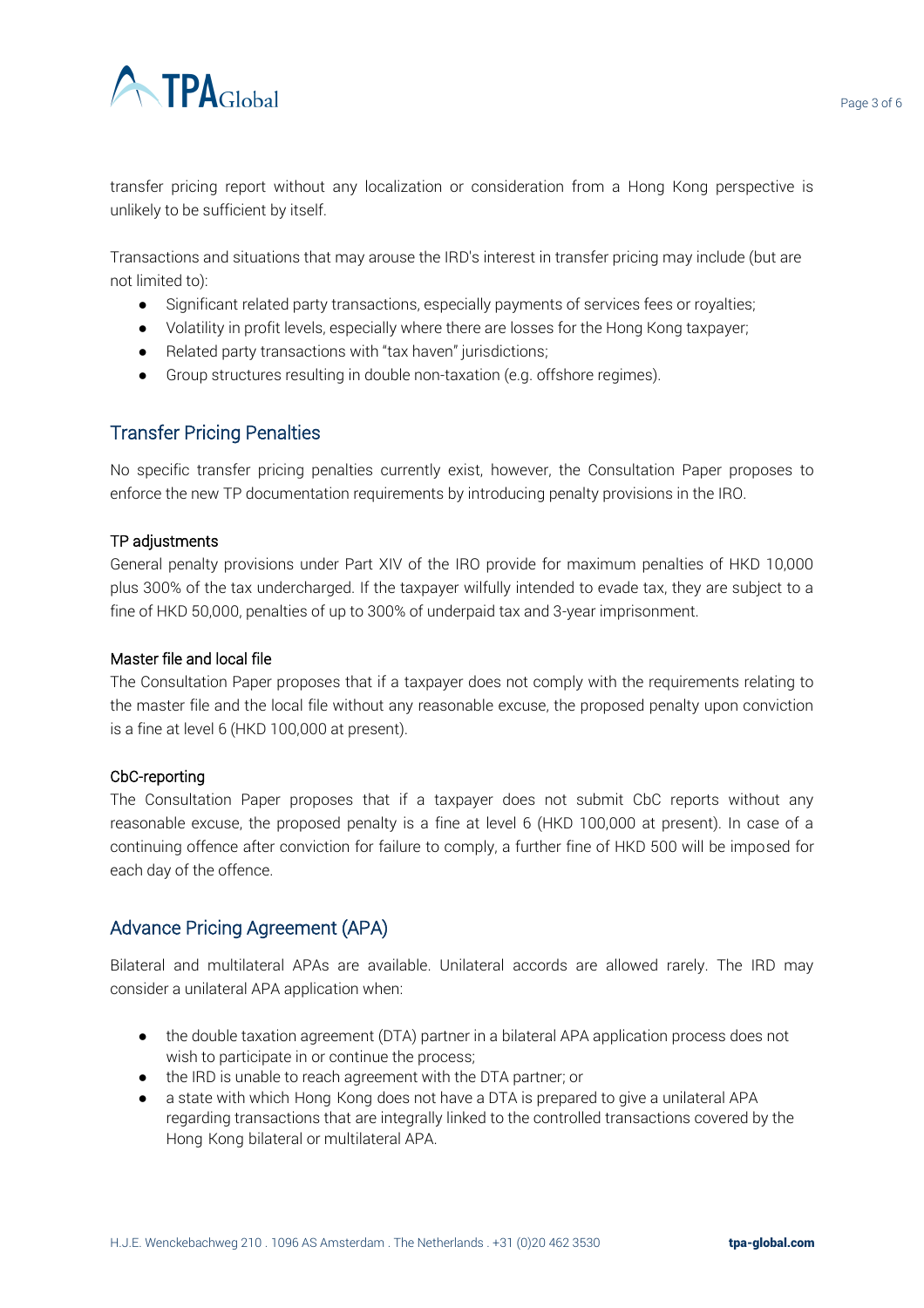

DIPN 48 says Hong Kong resident enterprises, as well as non-resident enterprises with a permanent establishment in Hong Kong, may apply for an APA if they have controlled transactions of:

- HKD 80 million or greater for each year covered in the APA if the controlled transactions involve sale and purchase of goods;
- HKD 40 million or greater per annum if the APA application relates to services; or
- HKD 20 million or greater per annum if the APA application relates to the use of intangible properties.

Controlled transactions refer to transactions between enterprises that are associated enterprises with respect to each other under the Associated Enterprises Article of the relevant DTA.

An executed APA would apply for three to five years. The APA would take 18 months to negotiate, but may take longer, depending on the progress of competent authority negotiation. Currently, there is no APA application fee.

## Documentation And Disclosure Requirements

#### Tax Return Disclosures

Tax jurisdictions or countries where related parties, who are "closely connected" non-residents and have transactions with taxpayers in Hong Kong, are incorporated; and transaction value must be disclosed in Profits Tax Return (Form BIR 51). A closely connected person is defined in Section 20 of the IRO as being a person who is, considered by the Commissioner of Inland Revenue in his discretion, substantially identical to the taxpayer or ultimately controlled by the same interests as the taxpayer is.

#### Level of Documentation

No specific requirement to maintain / submit transfer pricing documentation but contemporaneous documentation prepared in accordance with the OECD Transfer Pricing Guidelines is encouraged in DIPN 46, providing that the taxpayer satisfies the requirement under Section 51C of the IRO of in keeping business records in sufficient details with regard to the nature, size and complexity of the transactions.

For cases involving APA, taxpayer is required to prepare and submit annual compliance report for each year of the APA. The annual compliance report is required to be supported by a financial analysis of compliance with the APA and detail any compensating adjustments made. The taxpayer is also required to keep the records listed in paragraph 89 of DIPN 46 (essentially the transfer pricing documentation in the OECD Transfer Pricing Guidelines).

#### Record Keeping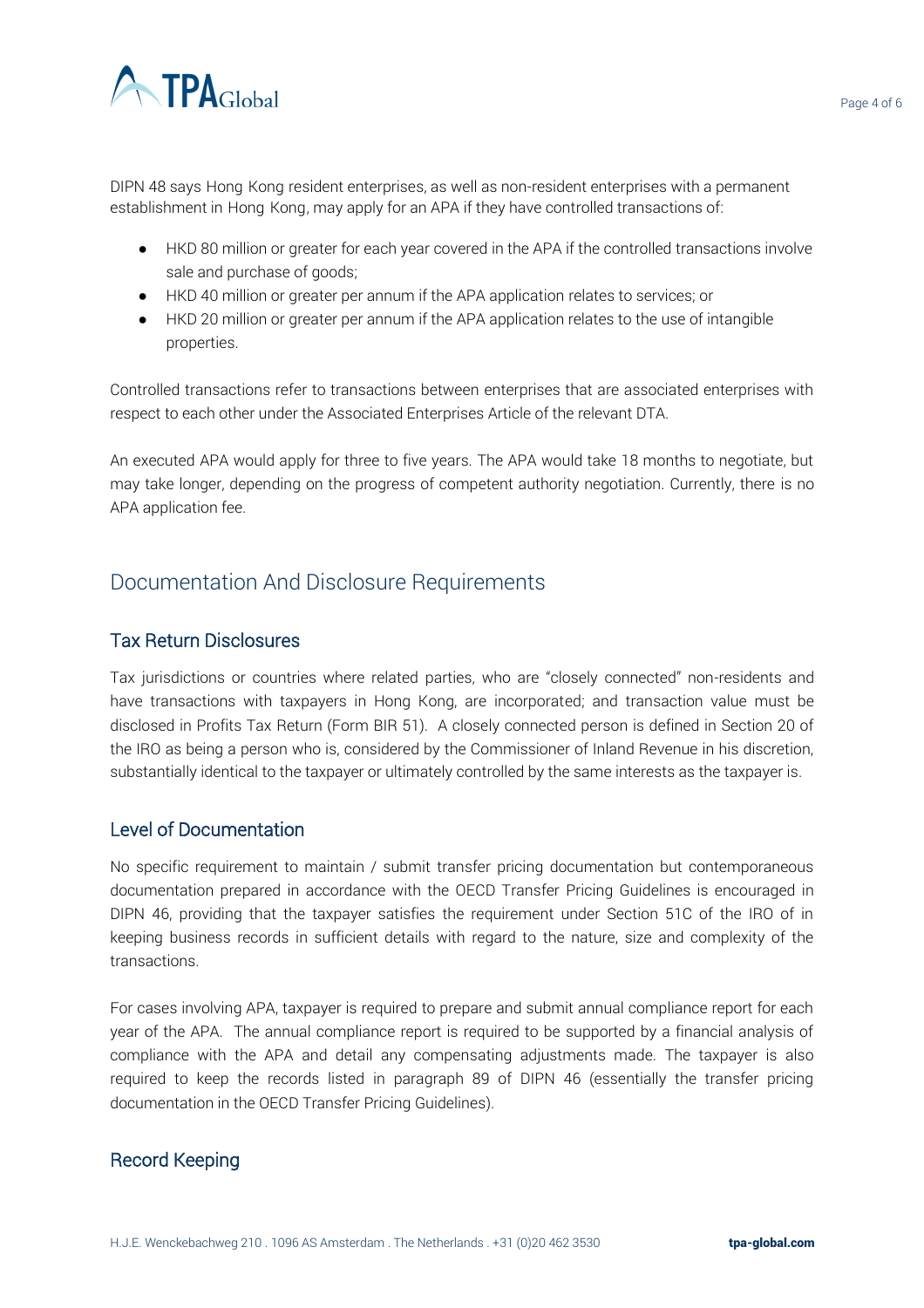

#### Language for Documentation

Chinese or English.

#### Small and Medium Sized Enterprises (SMEs)

Not applicable.

#### Deadline to Prepare Documentation

No requirement.

#### Deadline to Submit Documentation

Under the current laws, there is no deadline requirement for submitting TP documentation. Still, the IRO requires taxpayers to keep records in sufficient details that enable the IRO to verify:

- the quantities and values of the goods and the identities of the sellers or buyers;
- the services that result in receipts and payments .

For cases involving APA, the annual compliance report is required to be submitted to the IRD at the time of submission of the annual profits tax return for the same year as the APA year.

The new TP documentation preparation and/or submission deadline for master file and local file is not yet stipulated by the IRD. The Consultation Paper proposes that CbC reports will be required to be filed within 12 months after the end of the relevant accounting period commencing on or after 1 January 2018, meaning that the first CbC reports will be filed in 2019.

## Statute Of Limitations

Generally, 6 years from the end of the year of assessment to which the transfer pricing issue relates. However, in cases of fraud or tax evasion, the time limit is 10 years.

# Transfer Pricing Methods

The following methods described in OECD Transfer Pricing Guidelines are acceptable:

Traditional transaction methods:

● Comparable uncontrolled price (CUP) method;